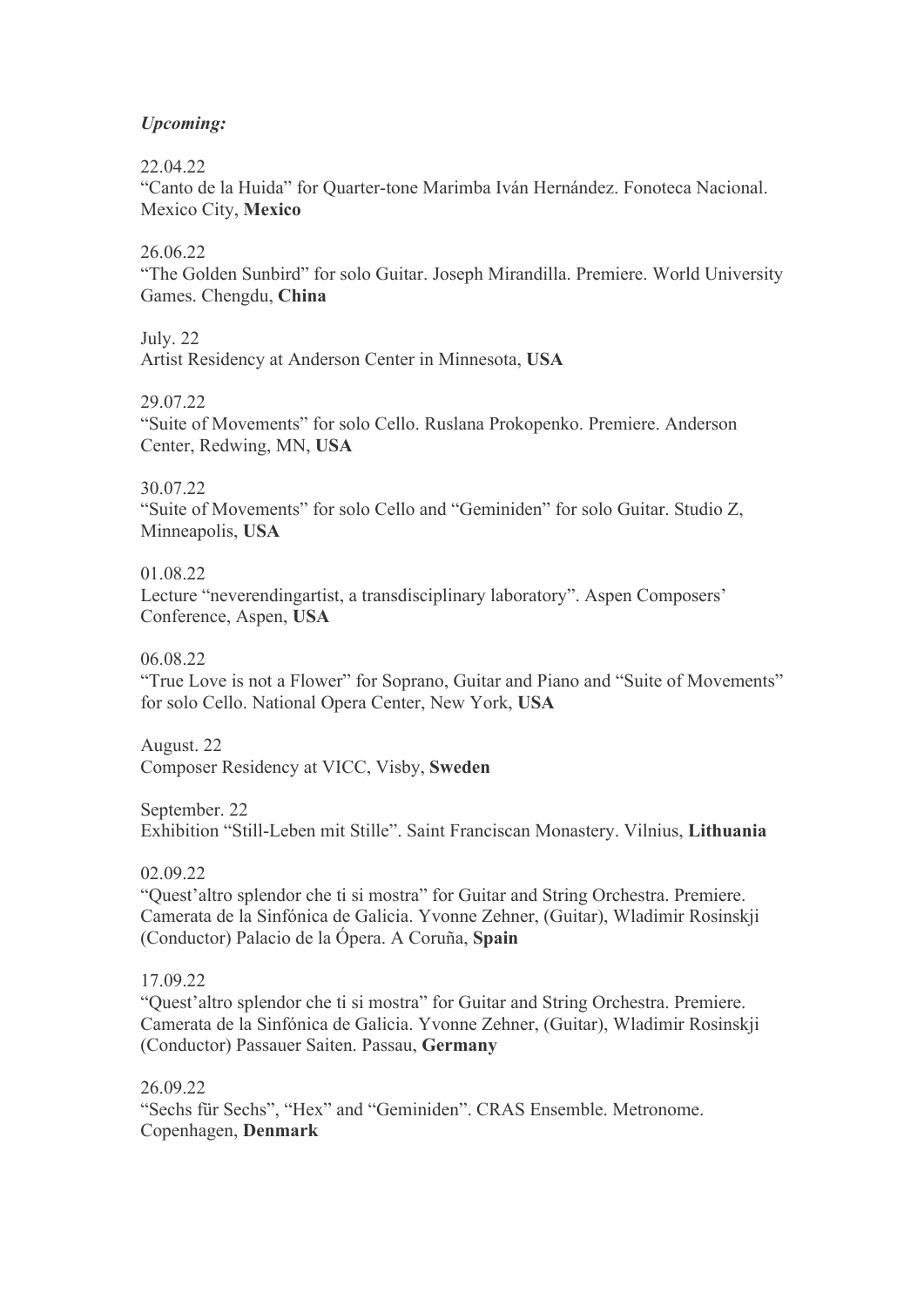November. 22 "Still-Leben mit Stille". Exhibition "AIR Künstler\*innenaustausch 2021 Stadt Salzburg". Galerie Mozartplatz 5. Salzburg, **Austria** 

January. 23 Exhibition "Still-Leben mit Stille". Pärnu Library. Pärnu Contemporary Music Days 2023. Pärnu, **Estonia**

### *Past:*

### 14.04.22

NEVERENDINGARTIST transdisciplinary performance after B. Dylan. Grand Canyon Guitar Society. Flagstaff, Arizona, **USA**

## 10.04.22

NEVERENDINGARTIST transdisciplinary performance after B. Dylan. Museo Regional de Chiapas. Tuxtla Gutiérrrez, **Mexico**

### 09.04.22

NEVERENDINGARTIST transdisciplinary performance after B. Dylan. Galería Tres50. Chiapa de Corso, **Mexico**

## 08.04.22

Lecture "Suite of Movements de A. Castilla-Ávila: movimiento, emoción y recursos sonoros" by Juan Manuel Márquez (Online). "I Coloquio Internacional de Expresiones Contemporáneas". Revista Aris, **Mexico**

### 07.04.22

NEVERENDINGARTIST transdisciplinary performance after B. Dylan. Candilejas. Tuxtla Gutiérrrez, **Mexico**

# 06.04.22

Lecture "Bodegones del Silencio" (Online). "I Coloquio Internacional de Expresiones Contemporáneas". Revista Aris, **Mexico**

### 06.04.22

neverendingartist transdisciplinary performance after B. Dylan and lecture "NEVERENDINGARTIST: A transdisciplinary Classification Proposal" (Online). "I Coloquio Internacional de Expresiones Contemporáneas". Revista Aris, **Mexico**

### 04.04.22

Lecture "NEVERENDINGARTIST: A transdisciplinary Classification Proposal" (Online). "I Coloquio Internacional de Expresiones Contemporáneas". Revista Aris, **Mexico**

### 04.04.22

NEVERENDINGARTIST transdisciplinary performance after B. Dylan. Benemérita Universidad Autónoma de Puebla. Puebla, **Mexico**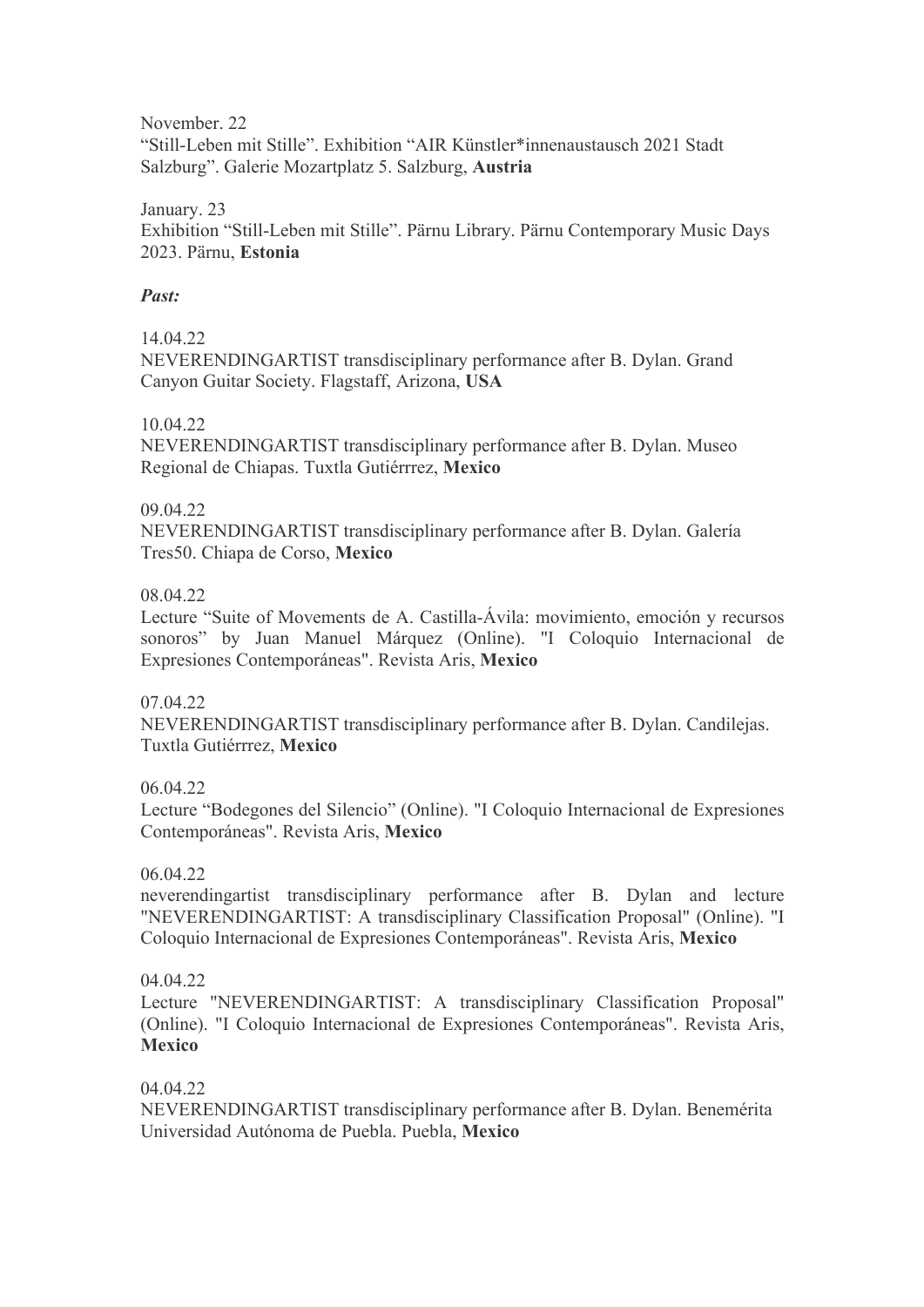### 02.04.22

NEVERENDINGARTIST transdisciplinary performance after B. Dylan. Sociedad Dante Alighieri. Ciudad de México, **Mexico**

## 31.03.22

Lecture "NEVERENDINGARTIST: A transdisciplinary Classification Proposal". Universidad de Sonora. Hermosillo, **Mexico**

### 30.03.22

NEVERENDINGARTIST transdisciplinary performance after B. Dylan. Universidad de Sonora. Hermosillo, **Mexico**

## 29.03.22

Lecture "Nuevos Sonidos en la Guitarra". Universidad de Sonora. Hermosillo, **Mexico**

## 28.03.22

NEVERENDINGARTIST transdisciplinary performance after B. Dylan. Arizona School for the Arts. Phoenix, **USA**

## 25.03.22

NEVERENDINGARTIST transdisciplinary performance after B. Dylan. Center for New Music. San Francisco, **USA**

## 23.03.22

NEVERENDINGARTIST transdisciplinary performance after B. Dylan. Valparaiso University. Valparaiso, Indiana, **USA**

# 22.03.22

Lecture "Microtonal Scordatura". Valparaiso University. Valparaiso, Indiana, **USA**

# 22.03.22

Composition Masterclasses. Valparaiso University. Valparaiso, Indiana, **USA**

### 20.03.22

Lecture "NEVERENDINGARTIST: A transdisciplinary Classification Proposal". The 21st Century Guitar Congress. Ball State University. Muncie, Indiana, **USA**

# 20.03.22

NEVERENDINGARTIST transdisciplinary performance after B. Dylan. The 21st Century Guitar Congress. Ball State University. Muncie, IN, **USA**

### 17.03.22

NEVERENDINGARTIST transdisciplinary performance after B. Dylan. Louisiana Tech University, Ruston, **USA**

### 11.03.22

neverendingartist transdisciplinary performance after B. Dylan. University of New Mexico, Alburquerque, **USA**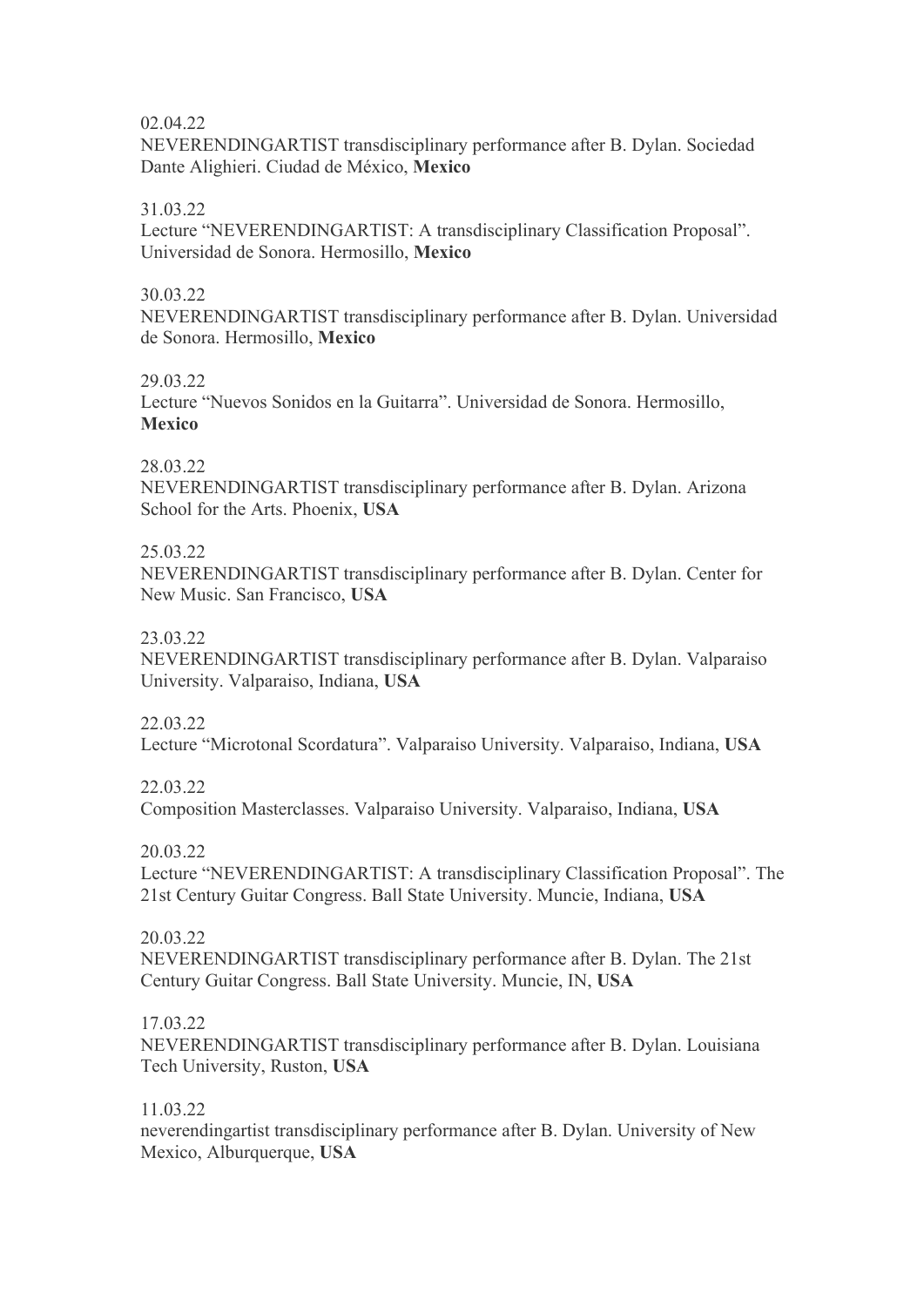## 09.03.22

Online Trans-Art Performance with Astrid Rieder. Atelier Astrid Rieder. Wals, **Austria**

## 08.03.22

neverendingartist transdisciplinary performance "Just like a Woman" after B. Dylan. Edina Henepin County Library, Minneapolis, **USA**

## 03.03.22

neverendingartist transdisciplinary performance "Masters of War" after B. Dylan. Loft393, New York, **USA**

# 25.02.22

"Chakrale landschaft mit Herz" and "Avec Marie" for Guitar Duo. Dúo Arcadia (Avelina Vidal and Pilar Rius). Iglesia del Carmen. Guadalajara, **Spain**

## 29.01.22

Lecture "Microtonality in the Guitar". Pärnu Central Library (Pärnu Contemporary Music Days) Pärnu, **Estonia** 

## 28.01.22

Microtonal Workshops. Pärnu Central Library (Pärnu Contemporary Music Days) Pärnu, **Estonia** 

## 28.01.22

"Annatavindriya" for Alto Flute and one Guitarist on two Guitars. Premiere. Elenora Palu, A. Castilla-Ávila. Pärnu Town Hall (Pärnu Contemporary Music Days) Pärnu, **Estonia** 

### 24.01.22

Lecture "Microtonality in the Guitar". Massia (Pärnu Contemporary Music Days). Massiaru, **Estonia** 

### 15.01.22

"City of London" for Guitar Trio. Marta Viloria, Orestis Bakasthatis, Miguel Guijo González. Mozarteum University. Salzburg, **Austria** 

## 26.11.21

"Canto de la Huida" for Quarter-tone Marimba Iván Hernández. XXI Festival Internacional de Marimbistas. Chiapa de Corzo, **Mexico** 

### 18.11.21

"El Silencio que mata" for Guitar. Margarita Escarpa. Les Jeudis de la Guitare. Geneva, **Switzerland** 

### 17.11.21

Lecture "The Value of Music and the Value of Silence". The Juilliard School. New York, **USA**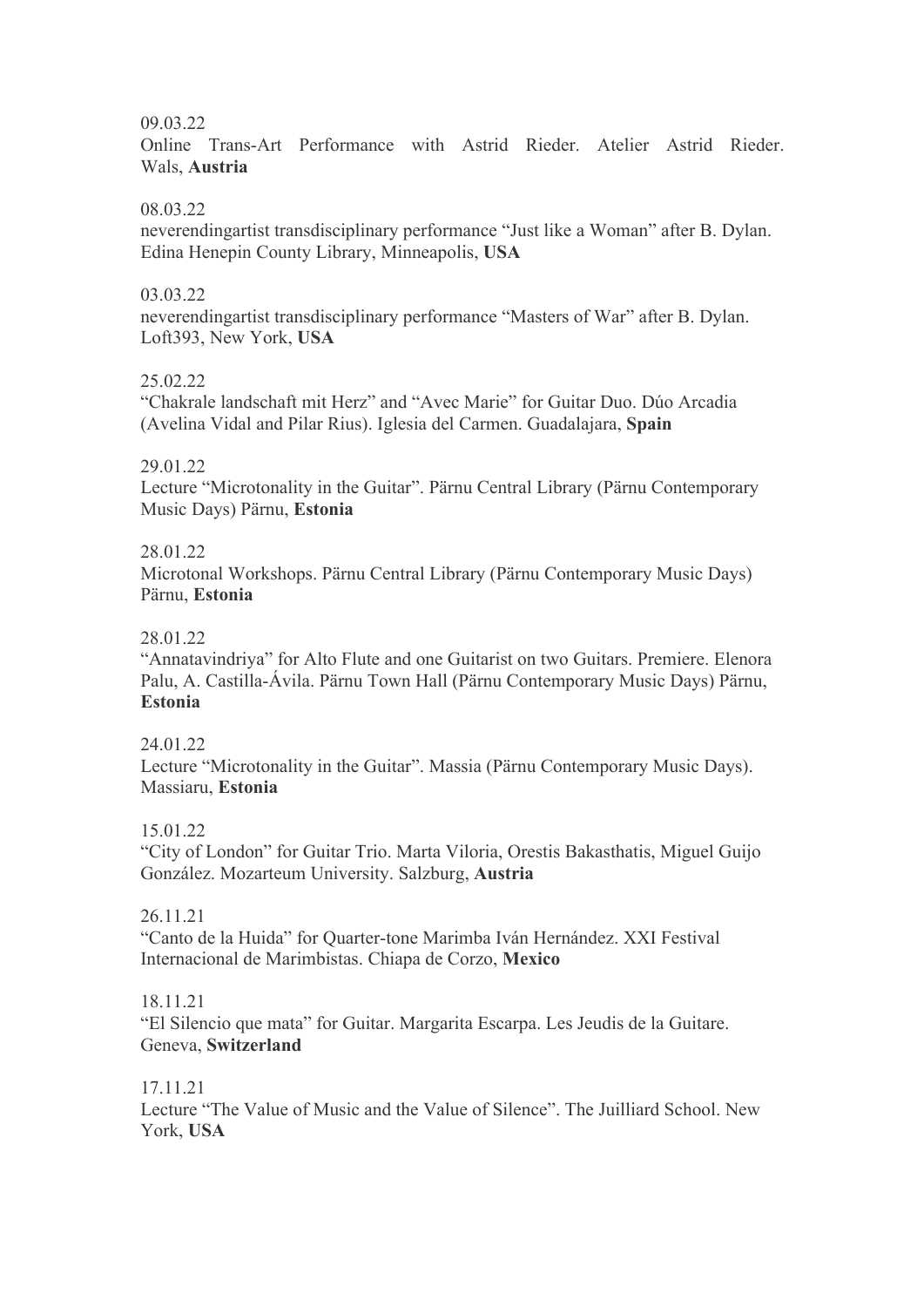# 16.11.21

"Graf Wenzelslaus, der Geräuschesammler", Children´s opera for Speaker, Guitar, Percussion and CD. Internationales Halleiner Schlagzeugfestival. Hallein, **Austria** 

# 15.11.21

"Graf Wenzelslaus, der Geräuschesammler", Children´s opera for Speaker, Guitar, Percussion and CD. Internationales Halleiner Schlagzeugfestival. Hallein, **Austria**

# 14.11.21

"True Love is not a Flower" for Soprano, Guitar and Piano. Cygnus Ensemble (Sharon Harms, William Anderson and Joan Forsyth). Mozarteum University. Salzburg, **Austria** 

# 14.11.21

"Graf Wenzelslaus, der Geräuschesammler", Children´s opera for Speaker, Guitar, Percussion and CD. Libretto: Thomas J. Hauck. Direction: Iris Moosleitner. Premiere. Thomas J. Hauck, El Cimarrón Ensemble. Internationales Halleiner Schlagzeugfestival. Hallein, **Austria** 

# 13.11.21

"Die Lutherin", Multimedia Performance. Juanjo Guillem, Agustín Castilla-Ávila. Stieglerhaus, St. Stefan ob Stainz, **Austria** 

# 08.11.21

"Instrumental Techniques' Interchange" Research Concert. Cygnus Ensemble, Neopercusión, Yvonne Zehner, Pétur Jónasson. Große Aula. Salzburg, **Austria** 

# October. 21

"Portrait of Iván Hernández" (Still-Leben mit Stille). (Curated by Thierry Singer De Polignac-Spencer and Benjamin François Prou), Mondes Parallèles, Crypto Arte. Paris, **France** 

### 29.10.21

"True Love is not a Flower" for Soprano, Guitar and Piano. Premiere. Sharon Harms, William Anderson and Joan Forsyth. Live Sounds at Third Street. New York, **USA**

29.10.21 "El Silencio que mata" for Guitar. Margarita Escarpa. Deutscher Gitarrenpreis 2021. Darmstadt, **Germany** 

09.10.21 "Novem" for Guitar Trio. Kharkov Guitar Trio. Kontrasty Festival. Lviv, **Ukraine** 

# 07.10.21

Lecture-Recital "Microtonality in the Guitar". SiMN – International Symposium of New Music. Universidade Estadual do Paraná. Curitibia, **Brazil**

### 05.10.21

Lecture "The Value of Music and the Value of Silence". SiMN – International Symposium of New Music. Universidade Estadual do Paraná. Curitibia, **Brazil**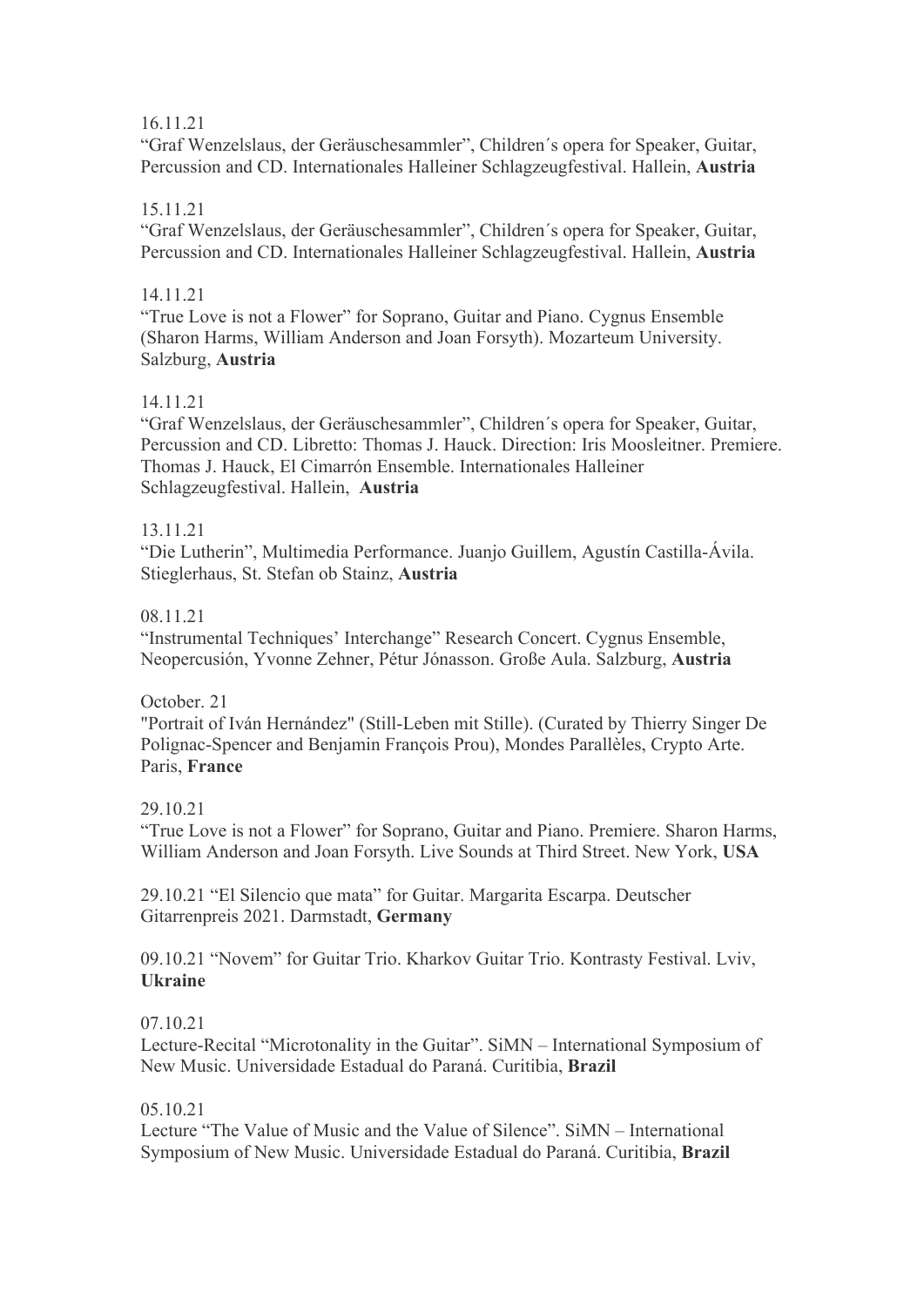04.10.21

"Avec Marie" for two Guitars. SiMN – International Symposium of New Music. Universidade Estadual do Paraná. Curitibia, **Brazil** 

29.09.21

"El Silencio que mata" for Guitar. Margarita Escarpa. Tallin Guitar Festival. Tallin, **Estonia** 

22.09.21

Electric Guitars Installation Concert. Stadtgalerie Lehen. Salzburg, **Austria**

17.09.21 "Presentimiento" and "Geminiden" for solo Guitar. Rafael Ronquillo. Manila Pianos Artist Series. Makati, **Philippines**

11.09.21

"The Sun of the first Day" for two electric microtonal Guitars, Premiere, and "Caged Music 2" for two prepared Guitars. William Anderson and Agustín Castilla-Ávila. Microfest Vilnius. Vilnius, **Lithuania**

11.09.21

"Canto de la Huida" for Quarter-tone Marimba and "Canto de Nezahualcóyotl" for Quarter-tone Marimba and Quarter-tone Guitar. Iván Hernández and William Anderson. Microfest Vilnius. Vilnius, **Lithuania**

10.09.21

Lecture-Recital "Microtonality in the Guitar". Microfest Vilnius. Vilnius, **Lithuania**

02.09.21

Music for the play "Die Mutante" (Regie: Christa Hassfurther). Pernerinsel. Hallein, **Austria**

September. 20 CD Release "Cuestionart IV" for Guitar Quartet. Kharkiv Guitar Quartet. Quatrology. **Ukraine**

30.08.21

Lecture "To sound or not to sound". Congresso de Organologia ANIMUSIC 2020. Castelo Branco, **Portugal**

22.08.21

"El Silencio que mata" for Guitar. Margarita Escarpa. Forum Gitarre Wien. Vienna, **Austria**

08.08.21

Featured Artist at PGS Guest Artist Series. Phoenix Guitar Society. Phoenix, **USA**

06.08.21

"El Silencio que mata" for Guitar. Margarita Escarpa. Coria Guitar Festival. Coria, **Spain**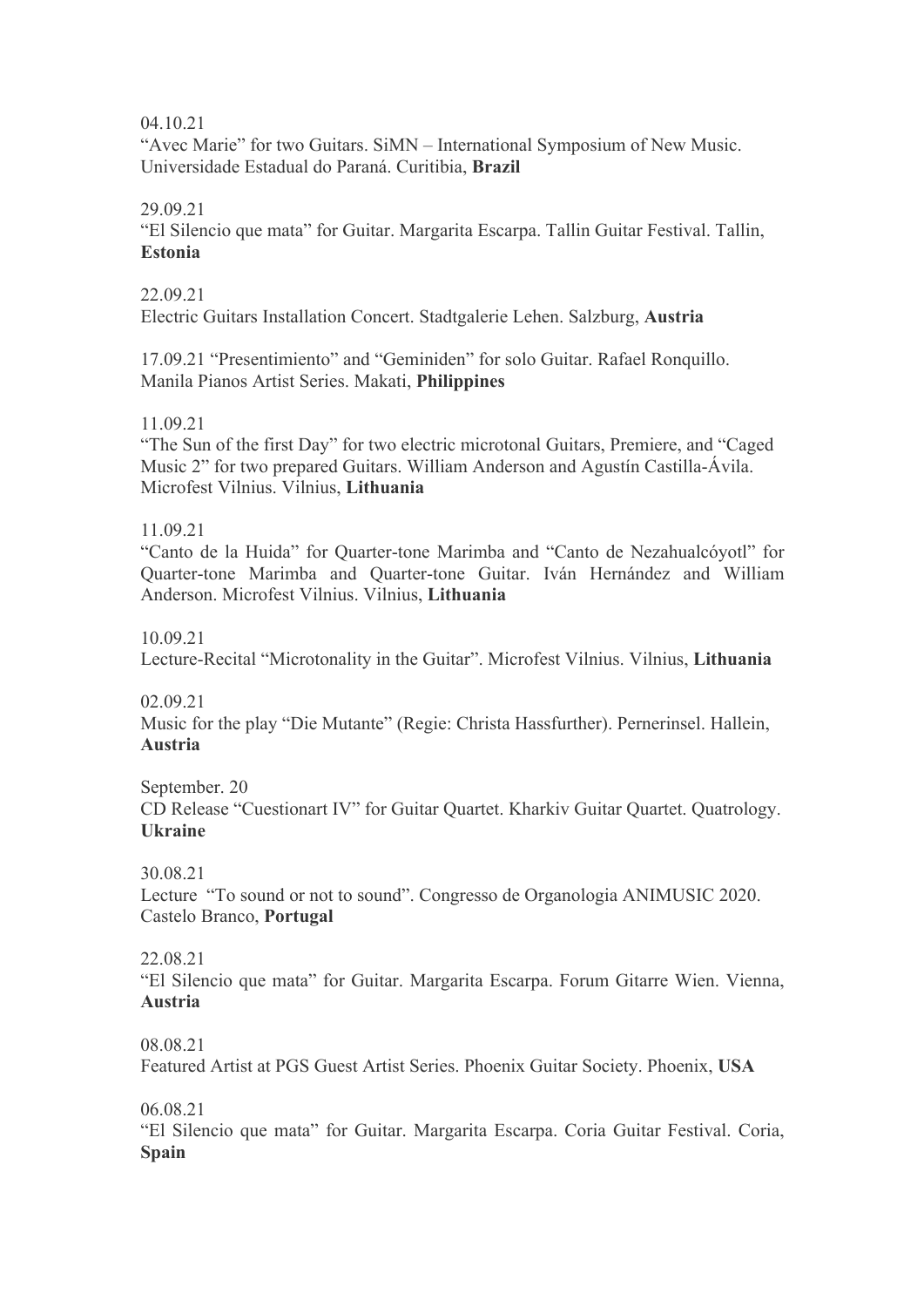31.07.21

"El Silencio que mata" for Guitar. Margarita Escarpa. Granada Guitar Festival. Granada, **Spain**

19.07.21

"El Silencio que mata" for Guitar. Margarita Escarpa. José Tomás Villa de Petrer International Guitar Festival. Petrer, **Spain**

## 05.07.21

"El Silencio que mata" for Guitar. Margarita Escarpa. Guimarães International Guitar Festival. Guimarães, **Portugal**

04.07.21

Lecture "Writing microtones for the Guitar". "Mikrotöne: Small is beautiful". Microtonal Symposium (Online). Mozarteum University . Salzburg, **Austria**

02-04.07.21

Director of "Mikrotöne: Small is beautiful". Microtonal Symposium (Online). Mozarteum University . Salzburg, **Austria**

June. 21

"Still-Leben mit Stille" at exhibition "Traveser ton Miroir" (Curated by Adriana Silva), Cassiopée Café. Paris, **France**

20.06.21

"Geminiden" for Guitar. Danilo Alvarado. Literatur findet Land 2021. Tauriska Kammerlanderstall. Neukirchen am Großvenediger, **Austria**

16.06.21

"Oxen of the Sun" for Cello and Guitar. Premiere. Gunnar Berg Ensemble. Bloomsday Festival, University Mozarteum. Salzburg, **Austria**

11.06.21

"El Silencio que mata" for Guitar. Premiere. Margarita Escarpa. Conservatorio Regional Castelo Branco, **Portugal**

May. 21

"Still-Leben mit Stille" at exhibition "Traveser ton Miroir" (Curated by Adriana Silva), Arte al Paso Gallery. Paris, **France** 28.05.21

Lecture "New Sounds on the Guitar". Encuentro Universitario de Guitarra de la UNAM. Ciudad de México, **Mexico**

19.05.21

Lecture "Castilla-Ávila's Still Life with Silence" by Katarzyna Bartos. XII National Congress of Musicology Students. Opole University, **Poland**

19.05.21

Works for solo Guitar. Maiandacht Kollegienkirche. Salzburg, **Austria**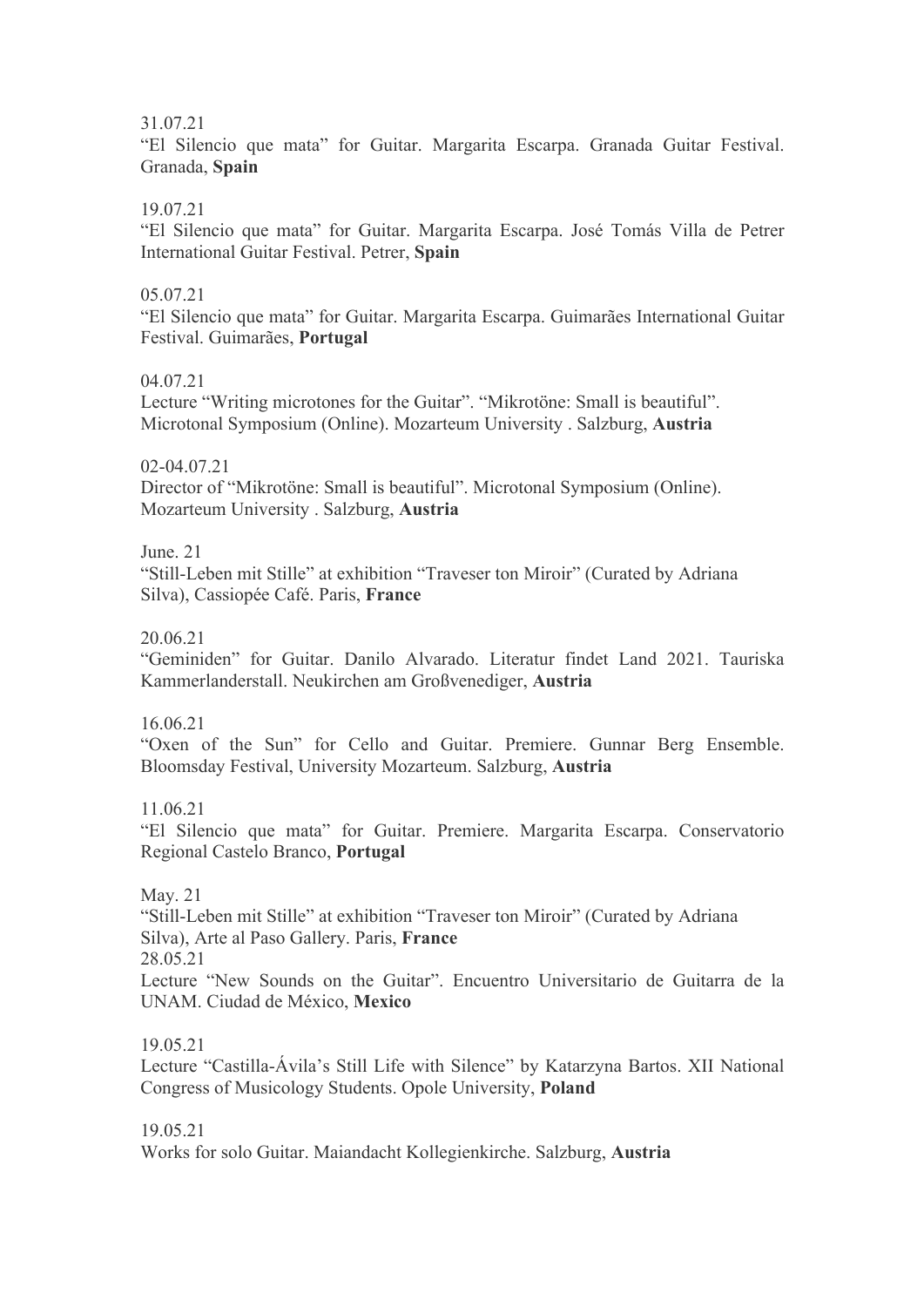04.05.21

"Homage à trois" for 3 Percussionists on String Trio. Premiere. Neopercusión. OCNE. Ciclo Satélites. Auditorio Nacional de Música. Madrid, **Spain**

04.05.21

"Avec Marie" for two guitars. Dúo Arcadia. CentroCentro Cibeles. Madrid, **Spain**

16.04.21

Lecture "Castilla-Ávila's Still Life with Silence" by Katarzyna Bartos. University of Warsaw, **Poland** 

10.04.21

"Caged Music 2" for Cello and Guitar. Phase Ensemble. Halcyon (Online) Ottawa, **Canada** 

24.03.21

"Perseiden" for solo Guitar. Aaron Larget-Caplan. The 21st Century Guitar Virtual Conference. Universidade NOVA de Lisboa, **Portugal**

24.03.21

"Justos Weg" for solo Guitar. Matthew Sallis. The 21st Century Guitar Virtual Conference. Universidade NOVA de Lisboa, **Portugal**

24.03.21

"Geminiden" for solo Guitar. Ben Avskiesna Borg. The 21st Century Guitar Virtual Conference. Universidade NOVA de Lisboa, **Portugal**

23.03.21

Lecture "New Sounds on the Guitar" and Roundtable "Extended Techniques & Microtonality". The 21st Century Guitar Virtual Conference. Universidade NOVA de Lisboa, **Portugal**

17.03.21

"Perseiden" for solo Guitar. Aaron Larget-Caplan. "SOUND ESCAPES" (Online). University of North Carolina Greensboro, **USA**

11.02.21

Trans-Art Performance with Astrid Rieder. Atelier Astrid Rieder. Wals, **Austria**

03.12.20

"Le Fay" for microtonal electric Guitar. Pilar Ríus. Omicron XXI, Noches de la UNED. Centro de Madrid-Escuelas Pías. Madrid, **Spain**

03.12.20

"Midnight Sun" for solo Guitar. Ögmundur Jóhannesson. Festival Entrecuerdas (Online). Valdivia, **Chile**

December. 20 "Still-Leben mit Stille" at exhibition "Tributo alla Zappa". KHG Gallery. Salzburg, **Austria**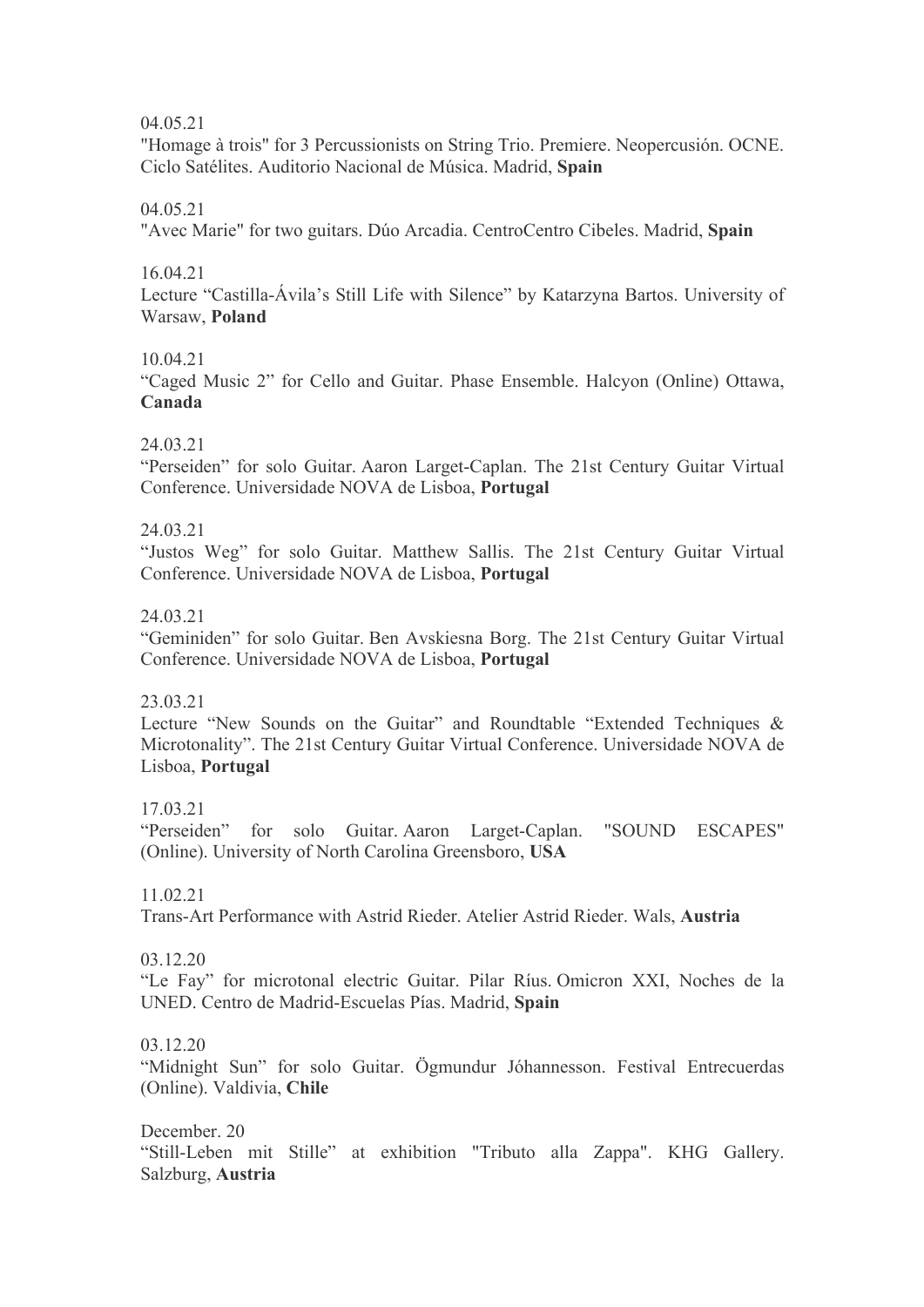#### 15.11.20

"Harmless IV" for Guitar Quartet. Kharkiv Guitar Quartet. Plan B Fest. Kharkov, **Ukraine**

#### 15.11.20

"Perseiden" for solo Guitar. Aaron Larget-Caplan. Boston New Music Festival (Online). Boston, **USA**

#### 13.11.20

Lecture "Investigación Artística: Métodos y Técnicas". Instituto Katarina Gurska de Investigaciones Artísticas (Online). Segovia, **Spain**

#### 10.11.20

"Perseiden" for solo Guitar. Aaron Larget-Caplan. Boston New Music Festival (Online). Boston, **USA**

#### 10.11.20

Lecture "The Value of Music and the Value of Silence". Fábrica da Criatividade. Castelo Branco, **Portugal**

### 07.11.20

Lecture "New Sounds on the Guitar". Fábrica da Criatividade. Castelo Branco, **Portugal**

November. 20

CD Release "Perseiden" for solo Guitar. Aaron Larget-Caplan. New Lullaby Project Vol. 2. ALCGuitar, USA.

25.10.20

"Nostalgia" and "Duerme Tesoro". Gunnar Berg Ensemble. Metronome. Copenhagen, **Denmark**

09.10.20

"Geminiden" for solo Guitar. Ben Avskiesna Borg. Phase Ensemble Debut Concert (Online). Ottawa, **Canada**

08.10.20

Trans-Art Performance with Astrid Rieder. Atelier Astrid Rieder. Wals, **Austria** 03.10.20

Lecture "Instrumental Techniques' Interchange, on Processes of Importing and Exporting Techniques in the Composition and Performance of Contemporary Music". Animusic Organological Congress (Online). Castelo Branco, **Portugal**

October. 20 Artist Residency at Fábrica da Criatividade, Festival "Dias de Música Electroacústica". Castelo Branco, **Portugal**

October. 20 Exhibition "Still-Leben mit Stille". Fábrica da Criatividade. Castelo Branco, **Portugal**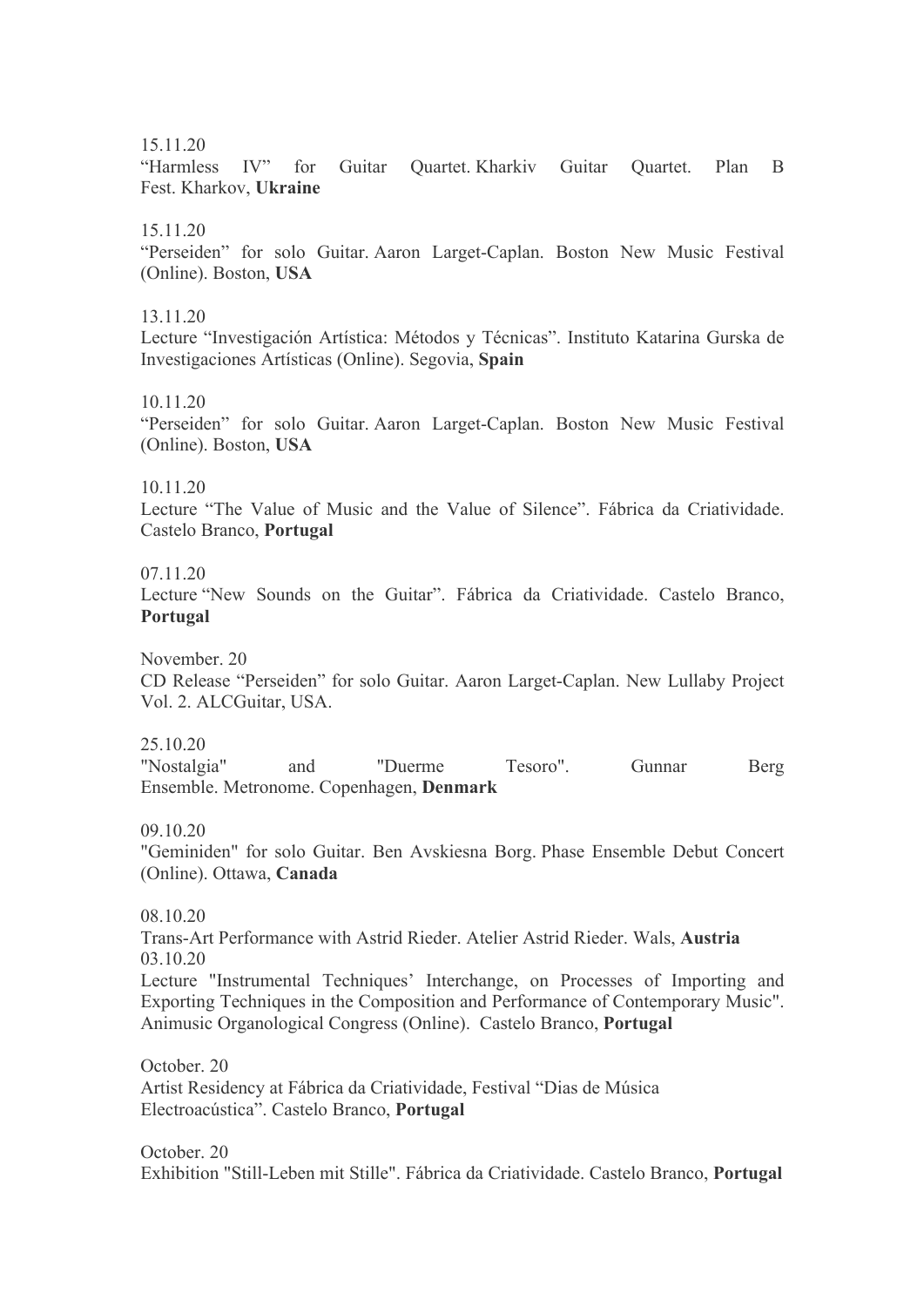01.10.20 Guitar concert. Stieglerhaus, St. Stefan ob Stainz, **Austria**

September. 20 "Still-Leben mit Stille" at exhibition "La Formule del´Art" (Curated by Adriana Silva), Arte al Paso Gallery. Paris, **France** 

September. 20 Artist Residency at Stieglerhaus, St. Stefan ob Stainz, **Austria**

13.08.20

Installation "A modern Primitiveness" and "Publikumsperformance". Symposium SUMMIT of Trans-Art. Wals, **Austria**

09.08. 20

Music for the choreography "Incubation Period" Choreography: Tatjana Melehova. Dance: Ri Shirotsuki. Vides Deja Festival. Pinki, **Latvia**

08.08. 20

Music for the choreography "Rehearsing Beauty" Choreography: Olga Zitluhina. Vides Deja Festival. Līgatne, **Latvia**

06.08. 20

Lecture " Composing Dance". Vides Deja Festival. Līgatne, **Latvia**

04.08. 20

Music for the choreography "Incubation Period" Choreography: Tatjana Melehova. Dance: Ri Shirotsuki. Vides Deja Festival. Līgatne, **Latvia**

August. 20

Exhibition "Still-Leben mit Stille". Zeit Gallery, Vides Deja Festival. Līgatne, **Latvia**

31.07.20

"Justos Weg" for Guitar. Yvonne Zehner. Orchesterhaus. Zwischenräume Festival. Salzburg, **Austria**

18.07.20

Installation "A modern Primitiveness". Wallistrakt. Zwischenräume Festival. Salzburg, **Austria**

23.06.20

"Perseiden" for solo Guitar. Aaron Larget-Caplan. New Music Gathering (Online). Boston, **USA**

15.06.20 "Still-Leben mit Stille", online presentation "Cápsula: en busca de un autor". CulturaEnLínea, Coneculta Chiapas, **Mexico**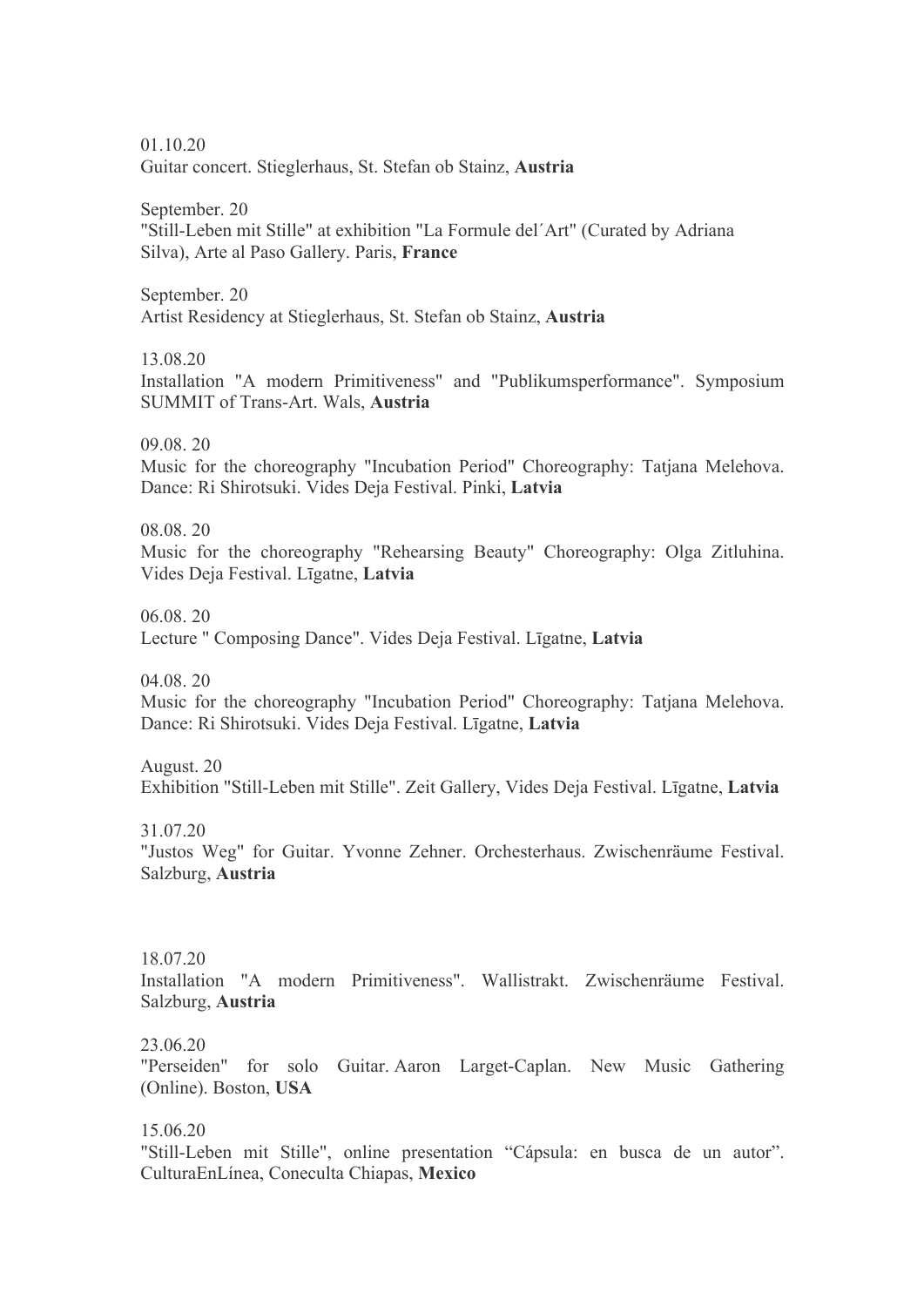24.05.20

"Perseiden" for solo Guitar. Aaron Larget-Caplan, Visuals: Laura Sofía Pérez. Night Transfigured (Online). Boston, **USA**

## 20.05.20

"Le Fay" for microtonal electric Guitar. Pilar Ríus. PRO ONG CONCERTS Festival (Online). Madrid, **Spain**

### 01.03.20

"El Canto de los Acantilados" for Guitar Duo. FretX Guitar Duo (Mak Grgic and Daniel Lippel). Beyond Microtonal Music Festival. The Andy Warhol Museum. Pittsburgh, PA, **USA**

### 24.02.20

"El Canto de los Acantilados" for Guitar Duo. FretX Guitar Duo (Mak Grgic and Daniel Lippel). Transformer Station, Cleveland, **USA**

# 19.01.20

"Perseiden" for solo Guitar. Aaron Larget-Caplan. Banff Centre for Arts and Creativity. Banff, **Canada**

### 09.01.20

Trans-Art Performance with Astrid Rieder. Atelier Astrid Rieder. Wals, **Austria**

15.11.19

Lecture "Investigación Artística: Métodos y Técnicas". Instituto Katarina Gurska de Investigaciones Artísticas. Segovia, **Spain**

06.11.19

Lectures "The Value of Music and the Value of Silence" and "Microtonality on the Guitar". University of Maribor. Maribor, **Slovenia**

03.11.19

"Perseiden" for solo Guitar. Premiere. Aaron Larget-Caplan. Art Complex Museum. Duxbury, MA, **USA**

# 01.11.19

"Penelopes Monolog" for Speaker, Flute, Cello and Guitar. Gunnar Berg Ensemble. Le Cap, Französische Kirche. Bern, **Switzerland**

27.10.19

"Perseiden" for solo Guitar. Aaron Larget-Caplan. F13 House Concerts. Mainz, **Germany**

# 22.10.19

"Still-Leben mit Stille". Exhibition "Diplomatie in Bildern". Kavalierhaus Klessheim. Salzburg, **Austria**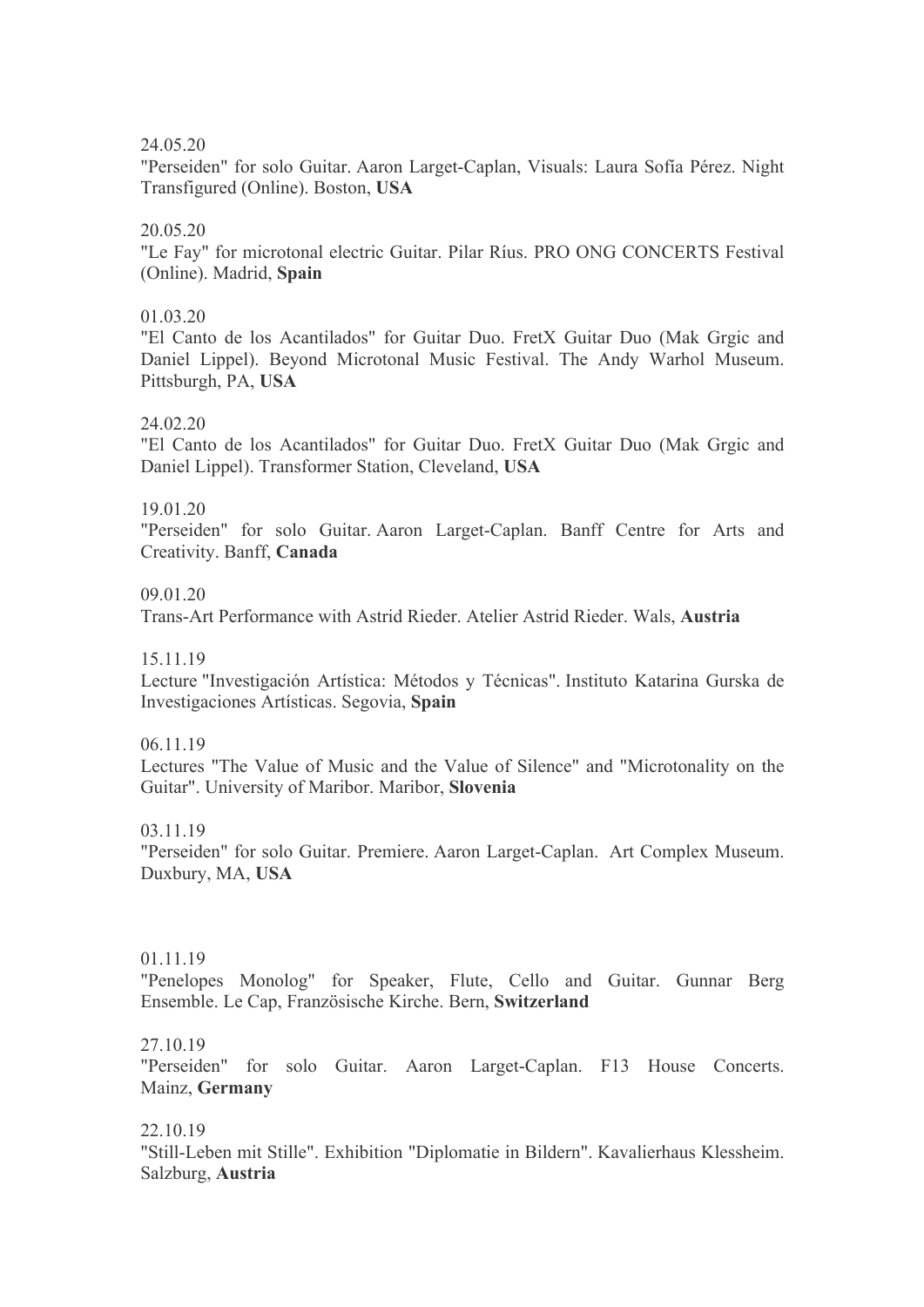17-19.10.19

Music for the play "Gilgamesh Reloaded". Direction: Christa Hassfurther. Bodi End Sole Theater. Hallein, **Austria**

### 12.10.19

"Justos Weg" for solo Guitar. Yvonne Zehner.Zwischen Himmel und Erde. Bad Füssing, **Germany**

12.10.19

"Canto de la Huida" for Quarter-tone Marimba. Iván Hernández.Festival Intenacional de Marimbistas, Chiapa de Corzo, **Mexico**

12.10.19

Music for the play "Gilgamesh Reloaded". Direction: Christa Hassfurther. Bodi End Sole Theater. Hallein, **Austria**

12.10.19

Exhibition "Still-Leben mit Stille". Museo Na Bolom. San Cristóbal de las Casas, **Mexico**

11.10.19

Music for the play "Gilgamesh Reloaded". Direction: Christa Hassfurther. Kunsthaus Nexus, Saalfelden, **Austria**

03-04.10.19

Music for the play "Let´s be Heros". Choreography: Stella Blanc and Héctor Palacios. Students from Orff Institut. Orff Institut, Universität Mozarteum. Salzburg, **Austria**

September. 19 Composer Residency at VICC, Visby, **Sweden**

17.09.19

Exhibition "Still-Leben mit Stille". Tres50 Espacio Cultural. Chiapa de Corso, **Mexico**

13-15.09.19

"Justos Weg" for solo Guitar. Yvonne Zehner. Performance Walk in Silence. Frei Stadt Hallein Festival. Hallein, **Austria**

29.08.19

"Justos Weg" for solo Guitar. Yvonne Zehner. Castello di Sorci. Anghiari, **Italy**

27.08.19

"La Malinche" for solo Guitar. Zaira Meneses. Encuentro Internacional de Guitarra. Xalapa, **Mexico**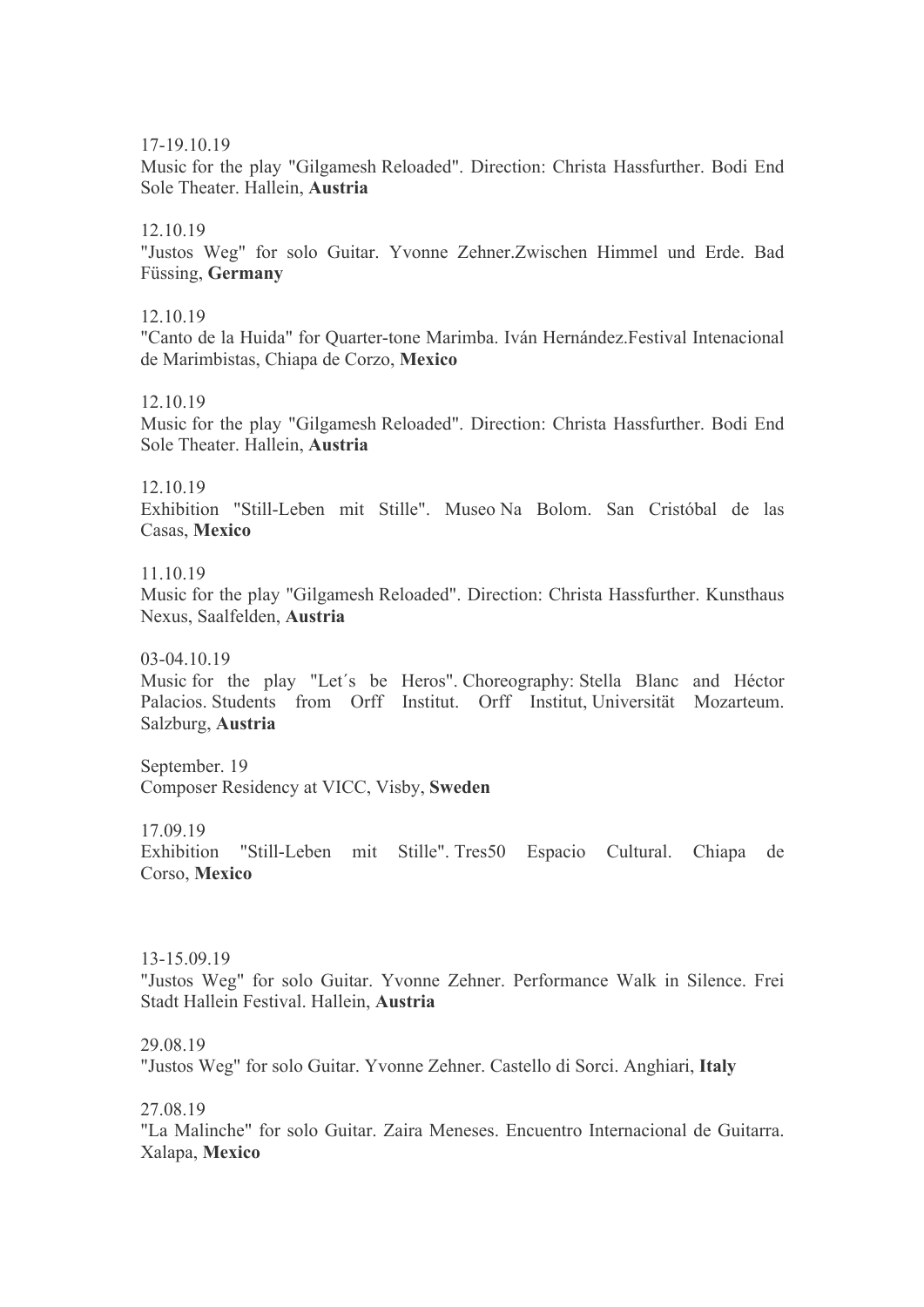17.08.19

Music for the Choreography "Nāriņas". Direction: Tatjana Melehova. Festival Vasara Viesturdarzs.Riga, **Latvia**

27.07.19

"La Malinche" for solo Guitar. Zaira Meneses. Sophia Vonier Gallery. Salzburg, **Austria**

25.07.19

"Caged Music II" for guitar duo. Yvonne Zehner, Christina Schorn-Mancinelli. Internationales Gitarrenfestival Seckau, Kaisersaal der Abtei Seckau, Seckau, **Austria**

21.07.19

"Hex" for Guitar ensemble. VII Curso-Festival Internacional de Guitarra "Ex Corde". Molina de Aragón, **Spain**

20.07.19

"Hex" for Guitar ensemble. VII Curso-Festival Internacional de Guitarra "Ex Corde". Molina de Aragón, **Spain**

18.07.19

"La Malinche" for solo Guitar. Zaira Meneses. Calasanzsaal, Vienna, **Austria**

10.07.19

"Preludio para la Mano Izquierda" for solo Guitar. Premiere. COUManifiesto, antiÓPERA "Ain´t I a Woman?". Parque de la Bolera, San Lorenzo de El Escorial, **Spain**

June. 19 CD Release "Dos Sonetos" for Mezzo-Soprano and microtonal Guitar. Gertraud Steinkogler-Wurzinger and Yvonne Zehner. "Vom Leben das Beste", Uni Mozarteum Records. Salzburg, **Austria**

29.06.19

"Day out of Time" for Saxo and microtonal electric Guitar. Laurent Estoppey and Yvonne Zehner. Mozarteum University . Salzburg, **Austria**

28-30.06.19 "Mikrotöne: Small is beautiful". Microtonal Symposium. Mozarteum University . Salzburg, **Austria**

28.06.19

"Still-Leben mit Stille". Exhibition with Irina Repey. Shakespeare Kunst & Kulinarisches. Salzburg, **Austria**

28.06.19

"Dos Sonetos" for Mezzo-Soprano and microtonal Guitar. Gertraud Steinkogler-Wurzinger and Yvonne Zehner. Mozarteum University . Salzburg, **Austria**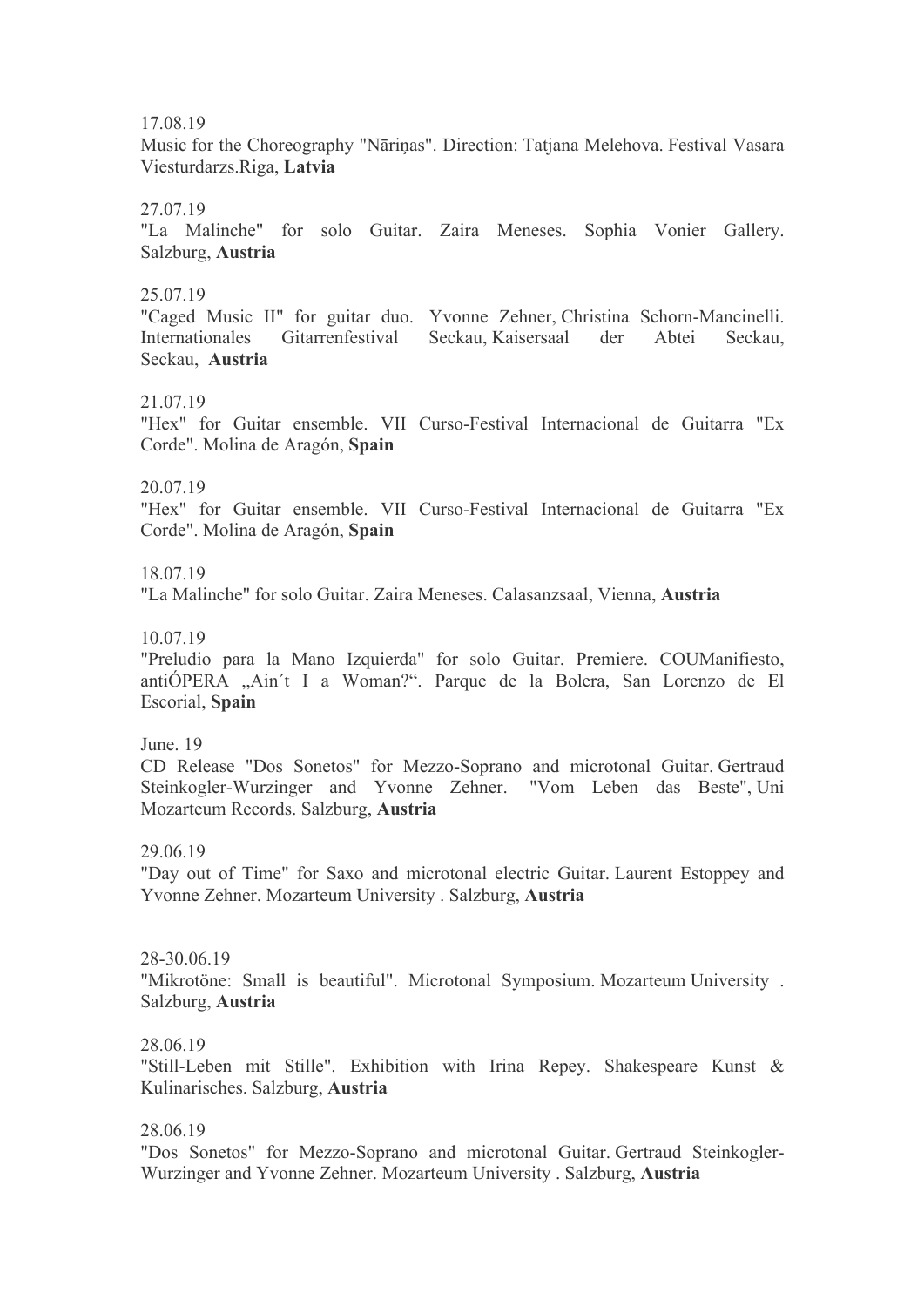28.06.19

"Mar". Choreography with TRAK Dance Ensemble and Irina Repey (live Painting). Shakespeare Kunst & Kulinarisches. Salzburg, **Austria**

25.06.19

"La Malinche" for solo Guitar. Premiere. Zaira Meneses. Boston Guitarfest. Boston, **USA**

23.06.19

"Harmless IV" for Guitar quartet. Kharkov Guitar Quartet. Mirgorod Guitar Festival. Mirgorod, **Ukraine**

21.06.19

"Harmless IV" for Guitar quartet. Kharkov Guitar Quartet. Day of Music Festival. Kharkov, **Ukraine**

08.06.19

"Harmless IV" for Guitar quartet. Premiere. Kharkov Guitar Quartet. Cxid Opera. Kharkov, **Ukraine**

02.06.19

"Presentimiento" for solo Guitar. Yvonne Zehner. Klang in der Residenz. Salzburg Museum. Salzburg, **Austria**

04.04.19

"Ixchel" for solo microtonal electric Guitar. Premiere. Ángel Mendez. Foro Guadalupe Balderas. Xalapa, **Mexico**

21.03.19

"Caged Music II" for guitar duo. Yvonne Zehner, Markos Destefanos. Opening Concert, Passauer Saiten. Kloster Niedernburg. Passau, **Germany**

18.03.19

"Avec Marie". Dúo Arcadia. Conservatorio "Arturo Soria". Madrid, **Spain**

15.03.19

Lecture "New Sounds on the Guitar". Asociación Cultural Na Bolom. San Cristóbal de las Casas, **Mexico**

11.03.19

Lecture "New Sounds on the Guitar". Tres50 Espacio Cultural. Chiapa de Corzo, **Mexico**

08.03.19

Lecture "New feministic Operas (Adán de Eva, La Dulcinea de Don Quijote, Die Lutherin)". Candilejas. Tuxtla Gutiérrez, **Mexico**

07.03.19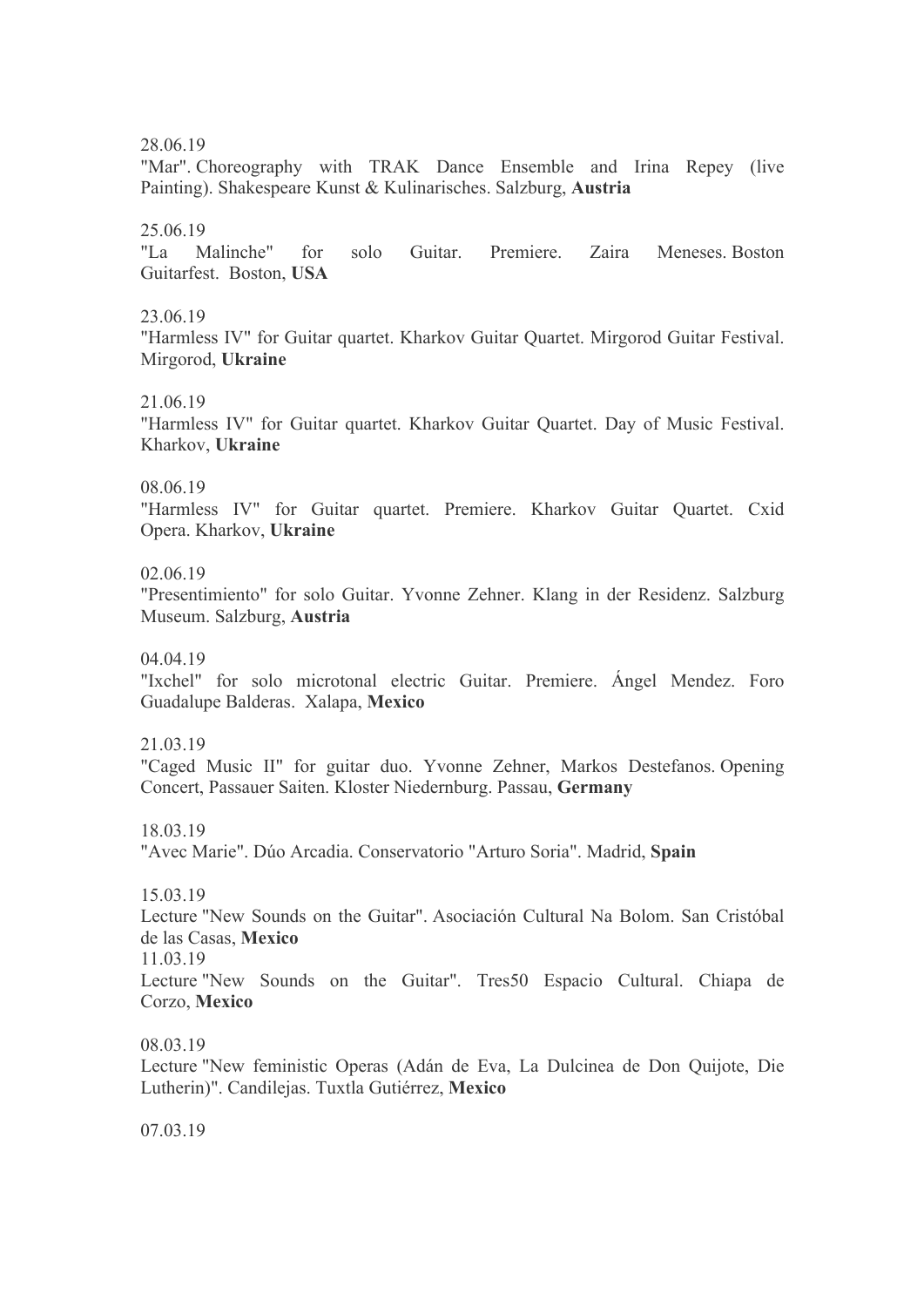Exhibition "Still-Leben mit Stille". Actividades conmemorativas a los "80 años de Creación del Instituto Nacional de Antropología e Historia" Museo Regional de Chiapas. Tuxtla Gutiérrez, **Mexico**

07.03.19

Lecture "The Value of Music and the Value of Silence". Museo Regional de Chiapas. Tuxtla Gutiérrez, **Mexico**

## 03.03.19

Lecture "The Value of Music and the Value of Silence". Asociación Cultural Na Bolom. San Cristóbal de las Casas, **Mexico**

## 24.02.19

"Canto de la Huida" for Quarter-tone Marimba. Iván Hernández. Asociación Cultural Na Bolom. San Cristóbal de las Casas, **Mexico**

21.02.19

"Canto de la Huida" for Quarter-tone Marimba. Iván Hernández. Casa de Cultura Luis Alaminos. Tuxtla Gutiérrez, **Mexico**

16.02.19

"Hex" for Guitar ensemble. Conservatorio "Arturo Soria". Madrid, **Spain**

15.02.19

Lecture "Microtonality on the guitar", Conservatorio "Arturo Soria". Madrid, Spain

11.02.19

Lecture "The Value of Music and the Value of Silence". Centro Superior de Enseñanza Musical "Katarina Gurska". Madrid, **Spain**

08.02.19

Lecture "The Value of Music and the Value of Silence". Conservatorio Superior de Música "Manuel Castillo". Sevilla, **Spain**

06.02.19

"Canto de la Huida" for Quarter-tone Marimba. Iván Hernández. Museo Regional de Chiapas. Tuxtla Gutiérrez, **Mexico**

February 19 CD Release "Caged Music II". Dúo Roncesvalles. "Jardín bajo la Luna", Abu Records, **Iceland** 06.01.19 Works for guitar. Closing of the exhibition "Stille Nacht heute - Das Auge hört mit".

23.12.18

Sigl-Haus Museum. St. Georgen, **Austria**

"The Noble truths" for Guitar quartet. Norio Sato, Gaku Yamada, Junpei Ohtsubo und Tsunehito Tsuchihashi Shibuya Koen-dori Classics. Tokyo, **Japan**

17.12.18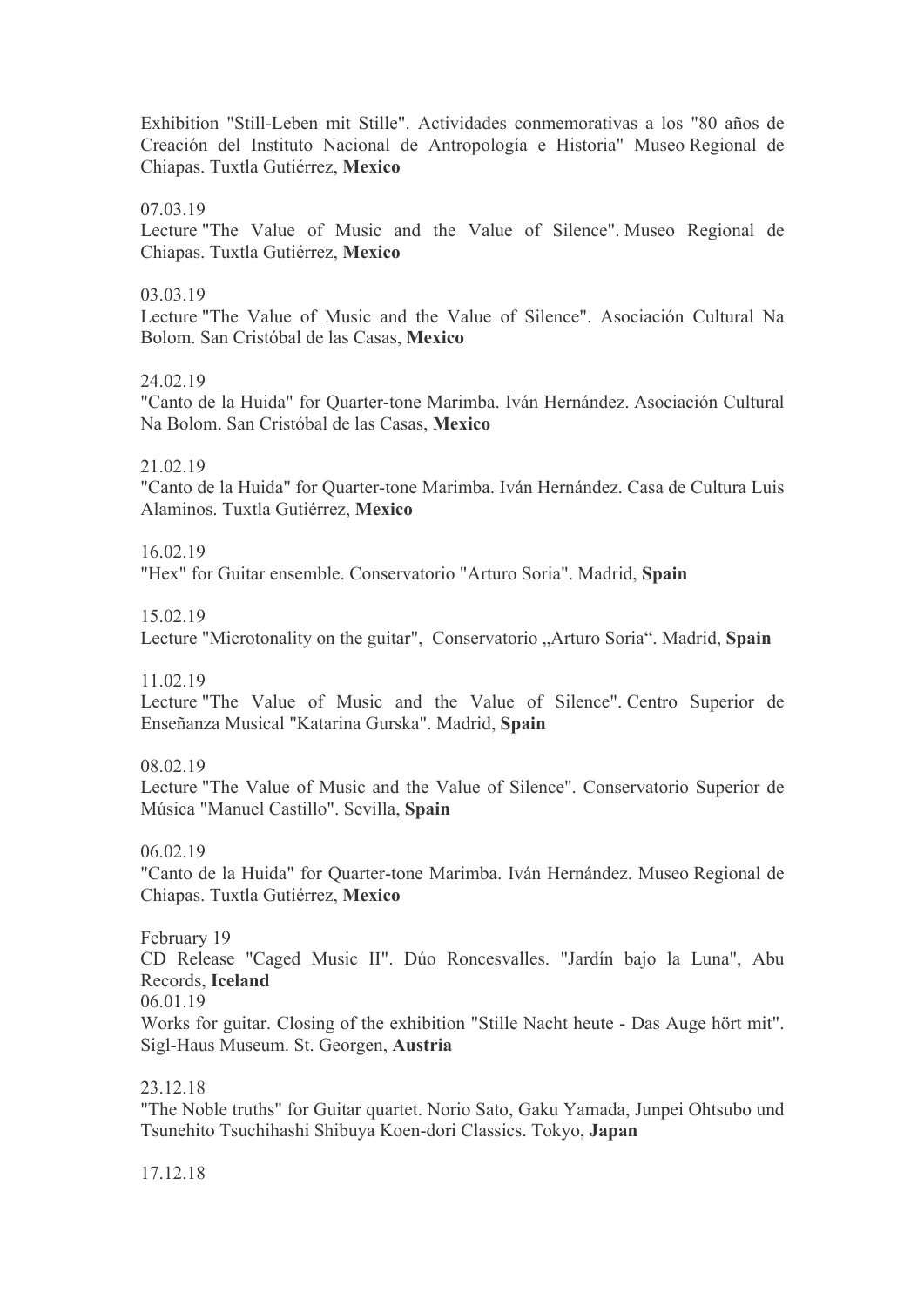"Geminiden", "Once" and "Still-Leben mit Stille". IG Komponisten´s "Zeit aus Zeit". Mozarteum University. Salzburg, **Austria**

14.12.18

Lecture "The Value of Music and the Value of Silence". Mozarteum University. (IG Komponisten-ConTempOhr). Salzburg, **Austria**

09.12.18

"Avec Marie". Dúo Arcadia. Conservatoire St. Cloud. Paris, **France**

07.12.18

"Geminiden" for Guitar. Danilo Alvarado. LAI Österreichisches Lateinamerika-Institut. Vienna, **Austria**

02.12.18 (bis 06.01.19) "Still-Leben mit Stille" ("Notturno" und "Im Memoriam Harnoncourt"). Exhibition "Stille Nacht heute - Das Auge hört mit". Sigl-Haus Museum. St. Georgen, **Austria**

30.11.18

"Geminiden" for Guitar. Danilo Alvarado. Galerie B11. Salzburg, **Austria**

26-27.11.18 Jury at "Youth Music Hub Cxid Opera Composition" Competition. Cxid Opera. Kharkov, **Ukraine**

25.11.18 "Avec Marie". Dúo Arcadia. Casa de Granada. Madrid, **Spain**

21.11.18

Lecture "The Value of Music and the Value of Silence". Instituto Cervantes. Lisbon, **Portugal**

21.11.18

Exhibition "Still-Leben mit Stille". Instituto Cervantes Lisboa. Lisbon, **Portugal**

20.11.18

"Cerises" for Guitar. William Anderson. Premiere. Nowe Fale Festival. Gdańsk, **Poland**

10.11.18

"Presentimiento" and "Midnight Sun" for Guitar. Ögmundur Þór Jóhannesson. Ebb & Flow Arts. Kula Hawaii, **USA**

09.11.18

"Canto de la Huida" for Quarter-tone Marimba. Iván Hernández. Casa Cultural Universitaria de la UNACH. Chiapas, **Mexico**

02.11.18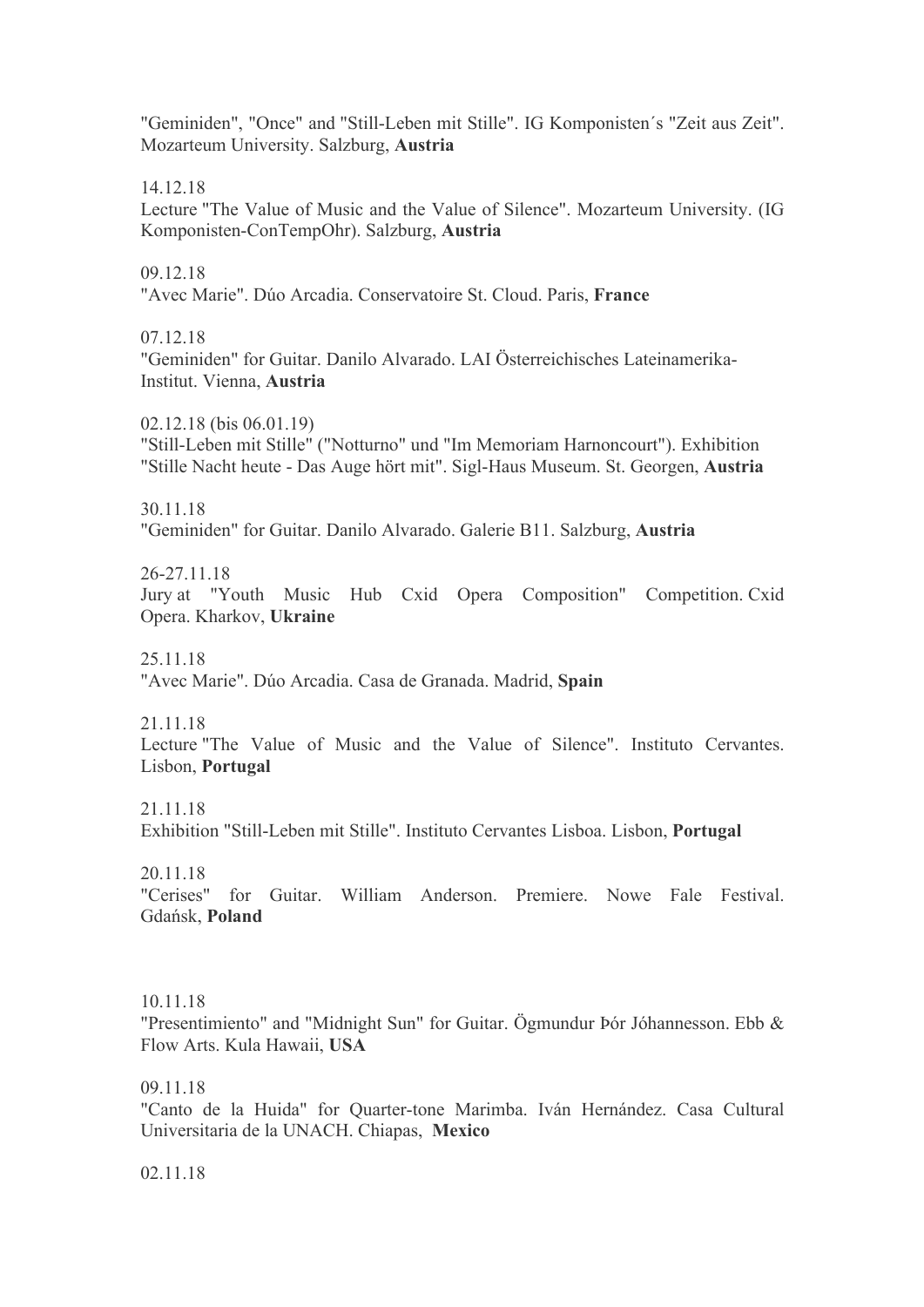"Presentimiento" and "Justos Weg" for Guitar. Yvonne Zehner. Symphony Space. New York, **USA**

27.10.18

"Avec Marie". Dúo Arcadia. Kultur:Plattform St.Johann in Pongau, **Austria**

27.10.18

"Canto de la Huida" for Quarter-tone Marimba. Iván Hernández. Microfest Festival. Zagreb, **Croatia**

26.10.18

Compositions for Guitar. Halleiner Gitarrenfestival, Hallein, **Austria**

26.10.18

"Avec Marie". Premiere. Dúo Arcadia. Halleiner Gitarrenfestival, Hallein, **Austria**

19.10.18

"Canto de la Huida" for Quarter-tone Marimba. Iván Hernández. Auditorio de la Escuela de Ciencias Administrativas C.IX. Arriaga, **Mexico**

18.10.18

"Canto de la Huida" for Quarter-tone Marimba. Iván Hernández. Auditorio de la Escuela de Administrativas Istmo-Costa C.IX. Tonalá, **Mexico**

13.10.18

"Something to do with a hug" for a Guitarist on 2 electric Guitars. Premiere. Pétur Jónasson. Erkitíð Spin-On Festival. Northern Lights Haal, Harpa Concert and Conference Centre. Reykjavík, **Iceland**

11.10.18

"Geminiden" for Guitar. Premiere. Danilo Alvarado. Mexikanisches Kulturinstitut. Vienna, **Austria**

05.10.18

"Canto de la Huida" for Quarter-tone Marimba. Iván Hernández. Auditorio de la Facultad de Arquitectura C.I. Tuxtla Gtz, **Mexico**

21.09.18

"Canto de la Huida" for Quarter-tone Marimba. Iván Hernández. Centro de Convecciones "Dr. Manuel Velasco Suárez". Feria de Ciencias FCFM, **Mexico**

21.09.18

"Canto de la Huida" for Quarter-tone Marimba. Iván Hernández. Auditorio de la Facultad de Ingeniería C.I. Tuxtla Gtz, **Mexico**

20.09.18

"Canto de la Huida" for Quarter-tone Marimba. Iván Hernández. Auditorio "Dr. Belisario Domínguez" C.VIII (Jueves Culturales). Tuxtla Gtz, **Mexico**

15.09.18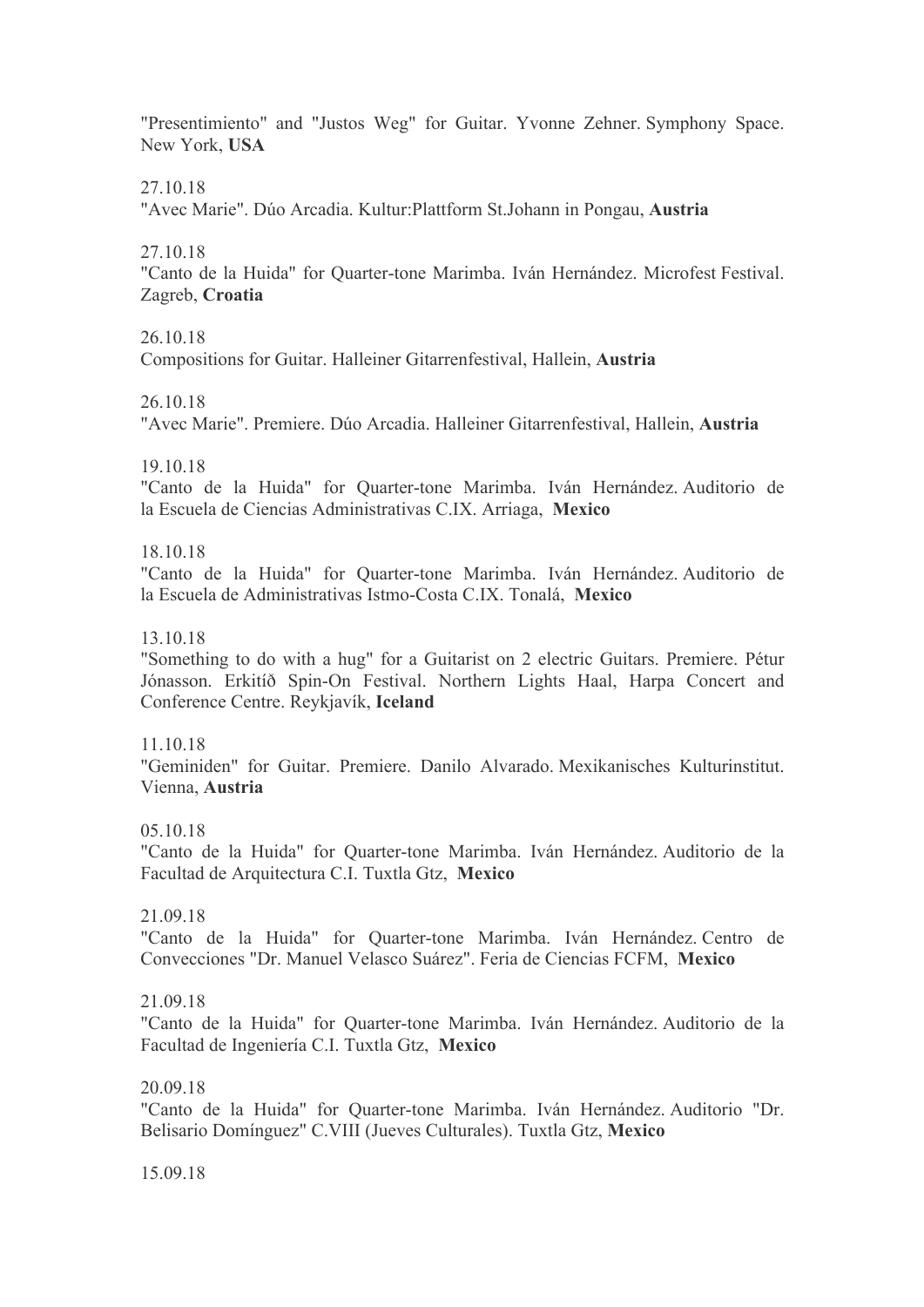Guitar and cello concert with Juan Manuel Márquez. Iglesia de San Francisco. Jerez, **Spain**

11.09.18

"Canto de la Huida" for Quarter-tone Marimba. Iván Hernández. Explanada de la Facultad de Humanidades C.VI. Tuxtla Gtz, **Mexico**

11.09.18

"Canto de la Huida" for Quarter-tone Marimba. Iván Hernández. Auditorio de la Facultad de Contaduría y Administración C.I. Tuxtla Gtz, **Mexico**

07.09.18

Lecture "The Value of Music and the Value of Silence". Ryogoku Monten Hall. Tokyo, **Japan**

07.09.18

Portrait concert. "El Canto de los Acantilados" Premiere. Norio Sato, Gaku Yamada. Ryogoku Monten Hall. Tokyo, **Japan**

07.09.18

Exhibition "Still-Leben mit Stille". Ryogoku Monten Hall. Tokyo, **Japan**

28.08.18

Lecture "New Sounds on the Guitar". Kharkov Academy of Arts, Kharkov, **Ukraine**

23.08.18

Lecture "The Value of Music and the Value of Silence". City Gallery Kharkov, **Ukraine**

21-27.08.18 Exhibition "Still-Leben mit Stille". City Gallery Kharkov, **Ukraine**

21.08.18

"Cuestionart IV". Kharkov Guitar Quartet. City Gallery Kharkov, **Ukraine**

11.08.18

"Le Fay" for microtonal electric Guitar. Pilar Ríus. Vendsyssel Festival, Aalborg, **Denmark**

27.07.18

"Die Lutherin". Chamber opera. Domenica Radlmaier, Juanjo Guillen, Agustín Castilla-Ávila. Stage Director: Christa Hassfurther. Little Opera Festival. Zamora, **Spain**

21.06.18

"Canto de la Huida" for Quarter-tone Marimba. Iván Hernández. Lisboa Incomum. Lissabon, **Portugal**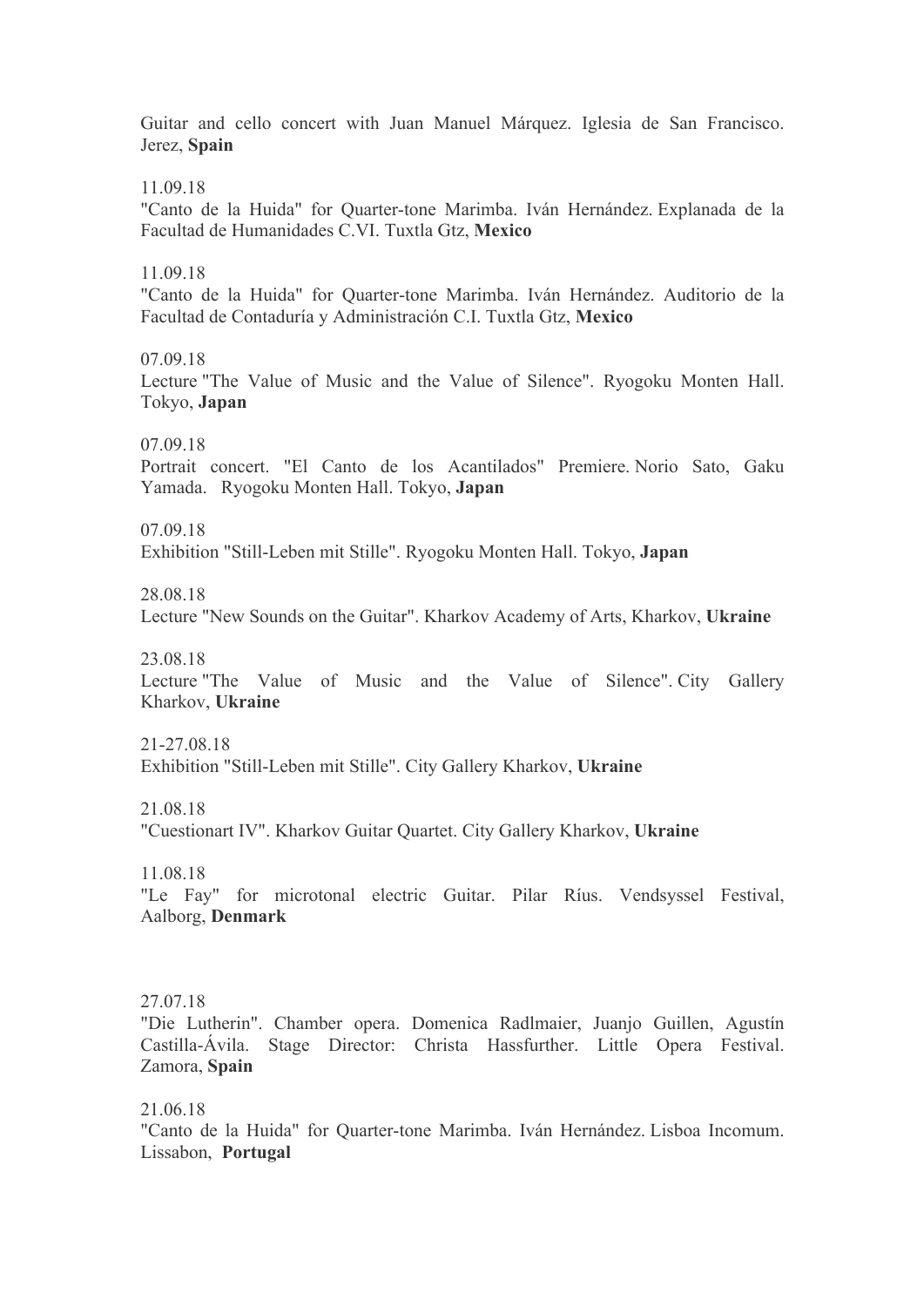16.06.18

"Penelopes Monolog" for Speaker, Flute, Cello and Guitar. Premiere. Gunnar Berg Ensemble. Bloomsday Festival, University Mozarteum. Salzburg, **Austria**

13.06.18

Trans-Art Performance mit Astrid Rieder. Riga Performance Festival: Starptelpa (In Between). Riga, **Latvia**

11.06.18

"Canto de la Huida" for Quarter-tone Marimba and "Canto de Nezahualcóyotl" for Quarter-tone Marimba and for Quarter-tone Guitar. Iván Hernández und A. Castilla-Ávila. Premieres. IGEM Festival. Universität Mozarteum. Salzburg, **Austria**

10.06.18

"Le Fay" for microtonal electric Guitar. Ángel Méndez. IGEM Festival. University Mozarteum. Salzburg, **Austria**

27.05-03.06.18

Music for the play "Gilgamesh". Direction: Christa Hassfurther. Alte Schmiede, Hallein, **Austria**

19.05.18

"Presentimiento" and "Midnight Sun" for Guitar. Ögmundur Þór Jóhannesson. Sage Music Queens. New York, **USA**

18.05.18

"Presentimiento" for Guitar. Ögmundur Þór Jóhannesson. Symphony Space. New York, **USA**

22.04.18

"Caged Music II". Noiz Duo. Heilig-Kreuz-Kirche, Berlin,**Germany**

19.04.18

Vortrag "The Value of Music and the Value of Silence". "Sound Ambiguity" Kongress. Wrocław, **Poland**

15.04.18 "Caged Music II". Noiz Duo. Schinkelkirche Petzow, **Germany**

24.03.18

Performance mit Christoph Kendlbacher. Moderndes Museum Mauerkirchen, **Austria** 08.02. 18

Trans-Art Performance with Astrid Rieder. Künstlerhaus, Salzburg, **Austria**

08.03.18

"Música Callada" for Guitar. Federico Díaz. City University of New York, **USA**

26.01.18